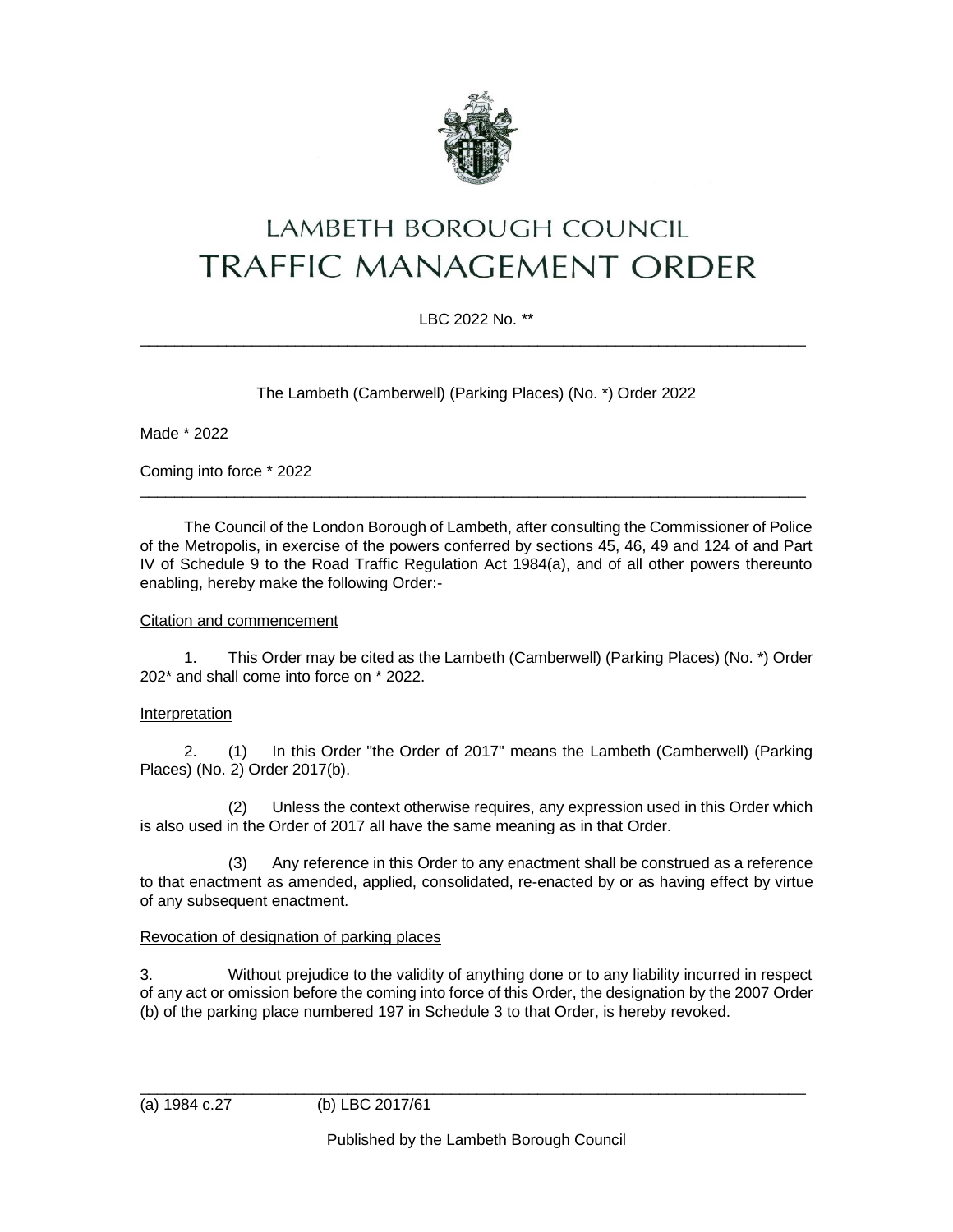#### Designation of parking places and application of the Order of 2017 thereto

4. (1) Each area on a highway comprising the length of carriageway of a street specified in column 2 of the Schedule to this Order and bounded on one side of that length by the edge of the carriageway and on the other sides by a white line marking is designated as a parking place.

(2) The reference in this Article to a white line marking shall be construed as a reference to the white line marking (either broken or continuous) provided for in Schedule 7 to the Traffic Signs Regulations and General Directions 2016(a) or, if applicable, authorised by the Secretary of State by virtue of section 64 of the Road Traffic Regulation Act 1984.

(3) The provisions of the Order of 2017 (other than Articles 4 and 5) shall apply to the areas designated as parking places by this Order as if in those provisions any reference to a parking place included a reference to an area designated as a parking place by this Order and as if any reference to Schedule 3 to the Order of 2017 included a reference to the Schedule to this Order.

Placing of traffic signs, etc.

- 5. The Council shall:-
	- (a) place and maintain traffic signs indicating the limits of each parking place referred to in the Schedule to this Order;
	- (b) place and maintain in or in the vicinity of each parking place referred to in the Schedule to this Order traffic signs indicating that such parking place may be used during the permitted hours for the leaving only of the vehicles specified in Article 4(2) of the Order of 2017; and
	- (c) carry out such other works as is reasonably required for the purposes of the satisfactory operation of each parking place referred to in the Schedule to this Order.

Dated this \* day of 2022

Ben Stevens Highway Network Manager

 $\_$  ,  $\_$  ,  $\_$  ,  $\_$  ,  $\_$  ,  $\_$  ,  $\_$  ,  $\_$  ,  $\_$  ,  $\_$  ,  $\_$  ,  $\_$  ,  $\_$  ,  $\_$  ,  $\_$  ,  $\_$  ,  $\_$  ,  $\_$  ,  $\_$  ,  $\_$  ,  $\_$  ,  $\_$  ,  $\_$  ,  $\_$  ,  $\_$  ,  $\_$  ,  $\_$  ,  $\_$  ,  $\_$  ,  $\_$  ,  $\_$  ,  $\_$  ,  $\_$  ,  $\_$  ,  $\_$  ,  $\_$  ,  $\_$  ,

(a) S.I. 2016/362